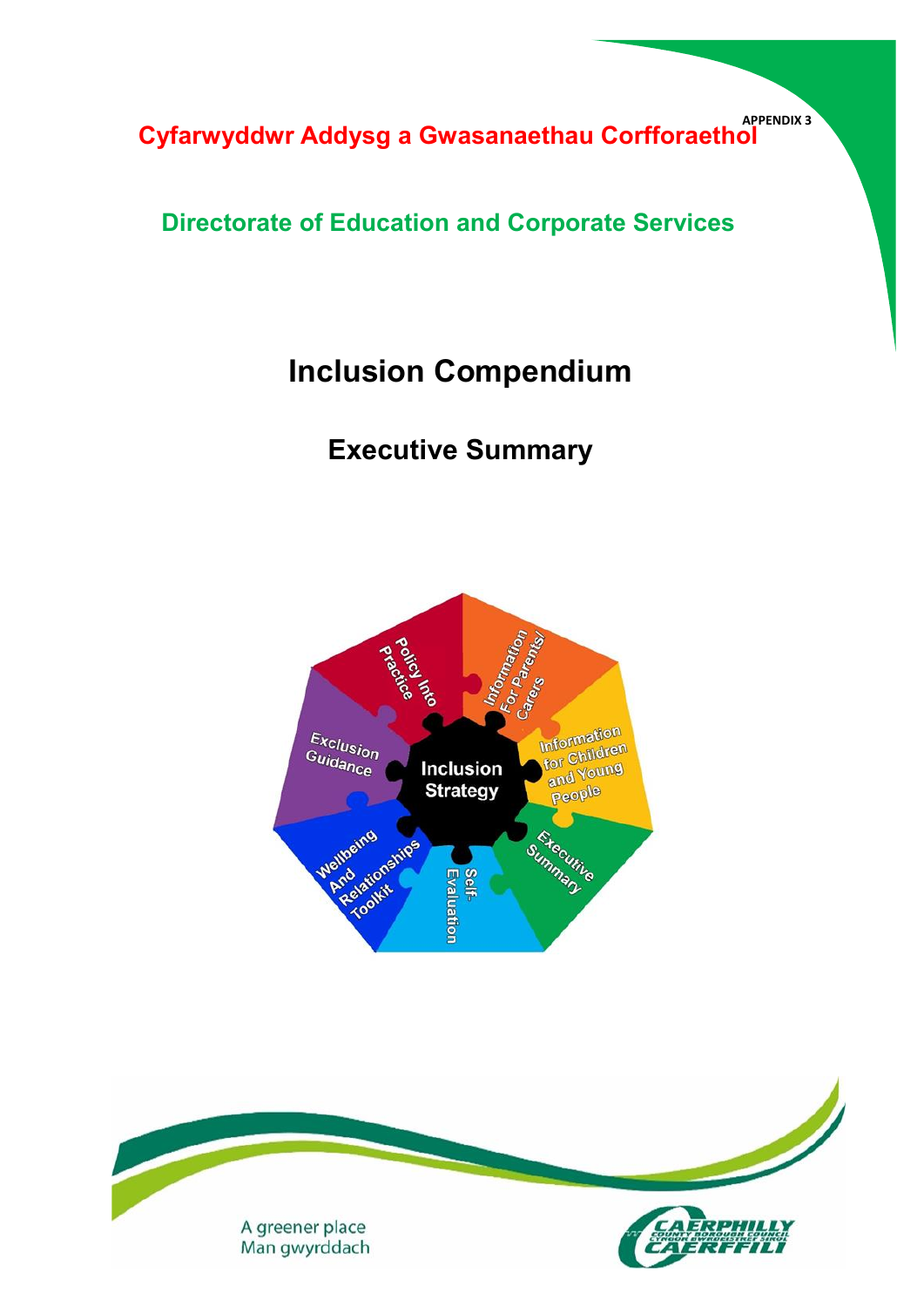### **INTRODUCTION**

Education in Caerphilly is based on an inclusive ethos emphasising the right of everyone to be treated fairly, regardless of protected characteristic. This is underpinned by the principles of ensuring that all learners have a sense of belonging and will be supported to participate and achieve to the best of their ability.

The Council recognises that health and wellbeing are essential agents for learning and therefore the focus is on ensuring that this is placed at the centre of developments to support children, families, communities and education providers. Working with our partners in health and social care is essential in order to ensure that there is a collaborative and collegiate approach focusing on breaking down any existing barriers in order to keep the needs of children at the centre of everything that we do.

Organisational and cultural change is supported by high quality leadership and effective management which promotes inclusive policies and practice. A drive to improve outcomes for children and young people provides opportunities and challenges and the Inclusion Compendium demonstrates the Local Authority's approach to these.

#### **INCLUSION STRATEGY**

The Inclusion Strategy provides a comprehensive overview of the philosophy, principles and values of the Local Authority as well as definitions of inclusion and wellbeing. The strategy details key elements regarding vulnerable learners, relationships and behaviour, wellbeing and exclusion as well as expectations regarding monitoring and evaluation.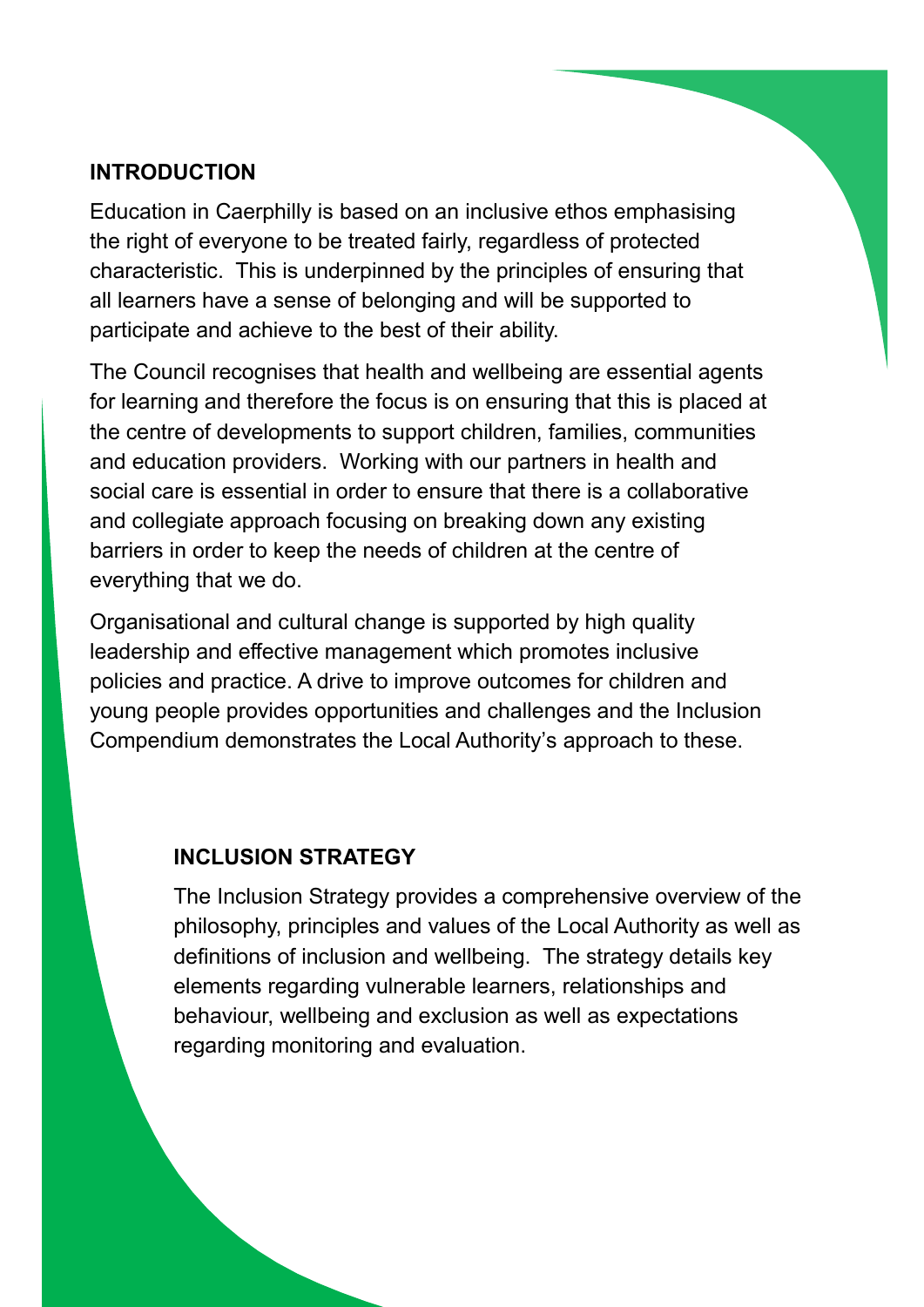### **WELLBEING AND RELATIONSHIPS**

The role of LA officers is to support those working with children and young people. Therefore, this compendium also includes detailed toolkits identifying the LA offer and offering guidance for developing approaches to wellbeing, behaviour, and exclusions. The guidance documents include examples of training and links to providers to support building capacity in settings.

#### **SELF EVALUATION**

Critical to any support for children and young people is understanding what is important to support their development and therefore what works and what doesn't work in existing systems. In order to know whether we are making any difference schools / providers need to evaluate their approach. Therefore, the LA has provided a framework for self-evaluation. This aligns with the Estyn Inspection framework and Inclusion quality mark.

#### **EXCLUSIONS**

The LA approach to exclusions focuses on the commitment to work together to promote inclusion and wellbeing and reduce exclusions for all children and young people. The aim is to implement strong inclusive, multi-agency practice working towards a situation where fixed term exclusions are considered in the context of a proactive approach and permanent exclusions are only ever used as the very last resort.